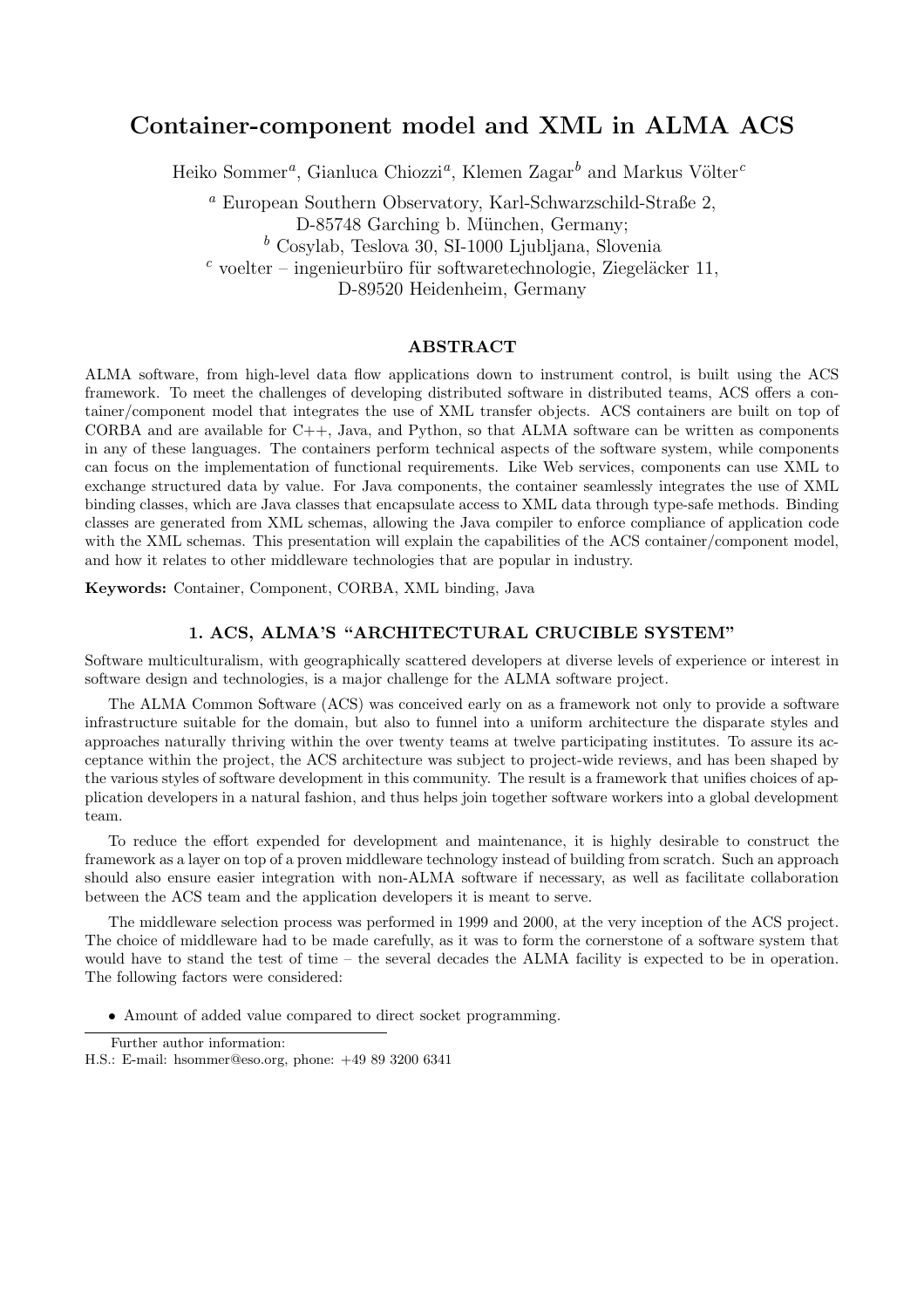- Complexity of the middleware and the steepness of the associated learning curve
- Additional services, such as naming, persistence, streaming, asynchronous communication, ...
- Availability for all target platforms of interest to ALMA.
- Seamless support of the full application gamut, from quasi real-time control system software, up to highlevel data flow applications.
- Acceptable performance and no inherent limitations on scalability.
- Level of standardization.
- The amount, quality and longevity of support from vendors, academy and community.

These selection criteria left but one remaining middleware candidate<sup>1</sup>: CORBA.

Since 2000, many things have happened in the middleware technology landscape. Microsoft launched the .NET initiative, Sun's Java 2 Enterprise Edition gained wide acceptance, and new promising middleware solutions have appeared, such as the Internet Communications Engine (ICE).<sup>2</sup> Also, there has been much ado about Web Services and their promise of integrating heterogeneous IT environments, especially in business applications.

Interestingly, if the middleware choice for ALMA were re-evaluated, it is very likely that CORBA would be chosen again:

- CORBA is still the only middleware that can be deployed on all target platforms currently in use by the ALMA project (Windows, Linux, VxWorks, Sun, ...).
- Only CORBA allows interoperability of all languages used by the ALMA development teams (Java,  $C_{++}$ , Python).

Unfortunately, out-of-the-box CORBA does not satisfy all the requirements that ALMA Common Software is expected to meet, and ACS has had to provide additional features. ACS became a melting pot of selectively adopted architectural elements of CORBA, the CORBA Component Model<sup>3</sup> (CCM), and Web Services.<sup>4</sup> Let us look at some examples of how ACS enhances CORBA, borrowing ideas from mainstream solutions, sometimes even exceeding those:

## Container-component model

ALMA software is structured as components which run inside containers.<sup>5, 6</sup> This enforces a uniform structure in all subsystems and enables developers to focus more on domain problems than on software engineering issues. The developed code is cleaner and smaller.

The component idea goes beyond the philosophy of CORBA, where applications must be started independently of the framework (and thus typically have a main() method), and can then use the CORBA software bus for remote object communication. Although more powerful, the CORBA approach is in this respect conceptually similar to using a socket library, and brings about code duplication as well as a lack of uniform structure in the system.

Confronted by successful component frameworks such as Sun's EJB or Microsoft's COM+, the Object Management Group (OMG, the custodian of CORBA) has recognized the advantages of a standardized container model, and produced the CCM specification. At the moment, not many free CCM implementations are available or are mature enough to be adopted by ACS, even though products like MICO or TAO's CMM addition, CIAO, look tempting.

The ACS component model tries to resemble that of CCM, e.g. by requiring functional component interfaces to be defined in (standard) CORBA IDL, which is a subset of CCM's IDL. Currently, we are investigating whether providing binary-level compatibility with CCM and J2EE is worthwhile.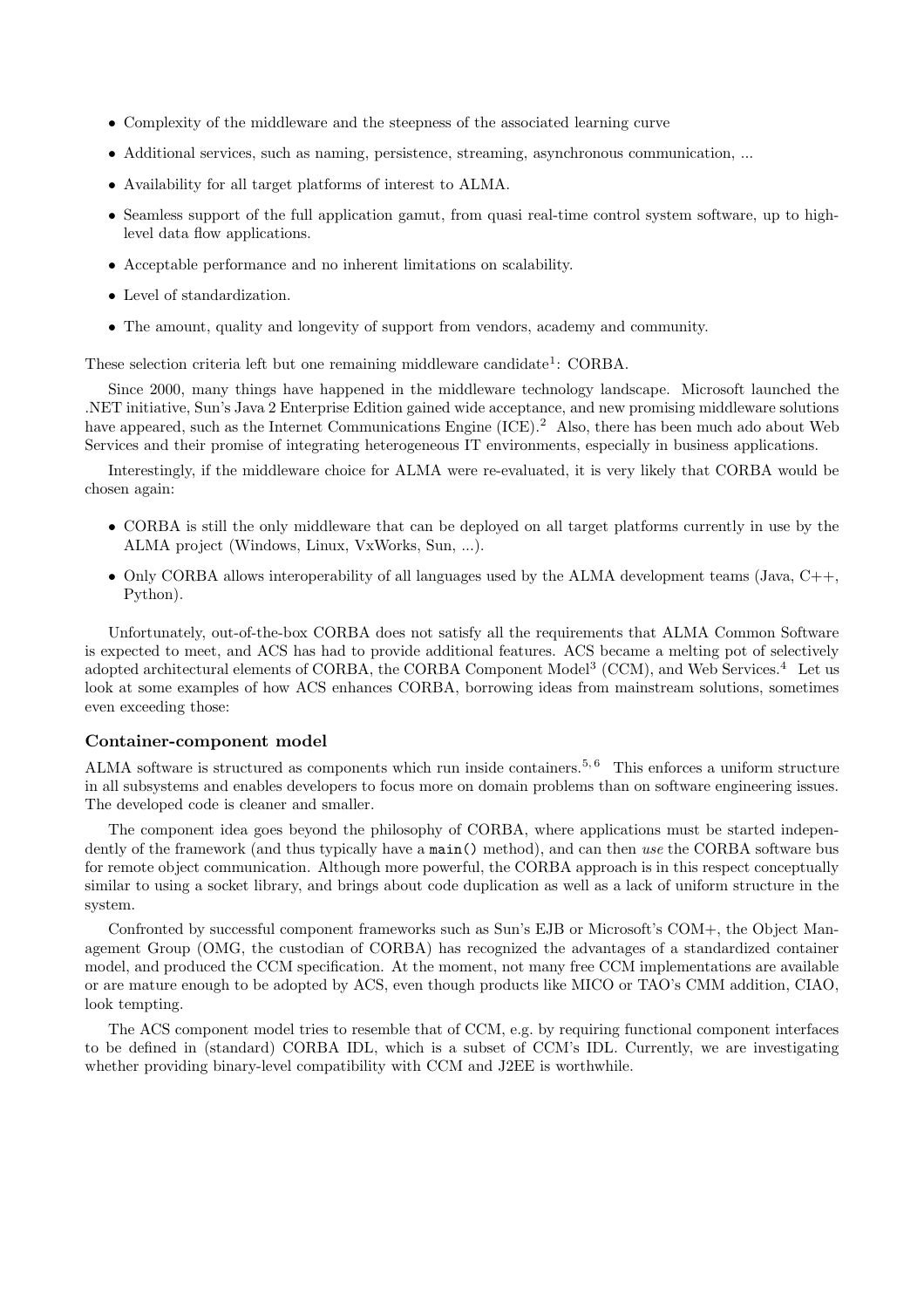## Service-oriented architecture (SOA)

Many people find that CORBA's support for loosely coupled services still leaves a lot to be desired, and will frequently bring up requests for elements of service-oriented architectures, such as web services.

This naturally happens at the data-flow end of the application spectrum covered by ACS, where one of the requirements is to have ALMA subsystems coupled as loosely as possible. Yet web services go too far in this direction. They mandate exchange of data by value in textual format, which is not always desirable for performance reasons. Also, they make some communication mechanisms (e.g., callbacks) hard to employ. More importantly, unlike globally communicating services from different providers, ALMA software can always be centrally rebuilt at once, which eliminates the need for generic interfaces; by being generic, such interfaces can achieve better interoperability with previous software versions, but only at the expense of losing compile time checking. Another shortcoming of web services is the difficulties with stateful resources, which are currently tackled by related SOAs such as the Open Grid Services Infrastructure (OGSI) or the WS-Resource Framework.

In ALMA, almost all software will run behind the firewall; there will only be isolated, dedicated interactions with the outside world, e.g. project submissions, status reports, or data delivery. We felt that there was no need to integrate into ACS any specialized middleware for grid-like distributed computing, since the limited functionality required could be built separately, possibly using one of the solutions CORBA provides. Therefore ACS does not use any SOA framework directly, but instead adopts some of its concepts and implements them on top of CORBA in a way more suitable for ALMA, using "static glue" wherever possible. The most important such feature, type-safe exchange of XML data using binding classes, is the main topic of this paper and is described in detail in section 3.

For passing complex data objects by value, ACS uses XML as the on-the-wire representation. The concept is the same as found in the Simple Object Access Protocol (SOAP) specification for Web Services. The difference is that CORBA's IIOP is used as the underlying transport, which capitalizes on the features of the CORBA platform that are not available using web servers, for example the ability to efficiently push a complex data structure to several subscribers simultaneously via a publish-subscribe asynchronous communication infrastructure (the CORBA Notification Service).

## CORBA Encapsulation

CORBA is complex, not just because it is powerful, but also because of its "Design by Committee"<sup>∗</sup> . Very often, the large variety of choices offered by CORBA becomes overwhelming. ACS strives to encapsulate all interactions with CORBA in order to flatten the learning curve for application developers. Examples of such encapsulation are the container, which greatly simplifies remote communication, and the ACS notification channel<sup>7</sup> wrapping the underlying CORBA Notification Service. ACS also transparently assembles together the ORBs and services from different ORB providers in an effort to get the best implementations; when left to the applications, this task is typically considered a formidable practical problem in a CORBA based system.

#### Centralized Administration

ACS uses a central Configuration Database (CDB), which allows for the central provision of configuration information for all components only once, independently of which container in the distributed system they will eventually be hosted in. Similarly, the configuration for all containers is also stored at a single location – containers only need to reach the central Configuration Database via the Manager; the Manager's network location is either specified when starting the container, or discovered dynamically afterward.

In EJB and .NET Enterprise Services (COM+), central administration is generally not supported in the sense of the previous paragraph (with a few exceptions such as the WebSphere application server). In these frameworks, every node of the distributed system must be configured separately. This can lead to tedious work if the same

<sup>∗</sup>The competition from the proprietary non-CORBA ORB ICE, which the well-known CORBA author Michi Henning has defected to, explains at http://www.zeroc.com/iceVsCorba.html: "Often, the only way to reach agreement during the submission process for a CORBA specification is to take the grand union of the feature sets of all the pre-existing proprietary implementations and to somehow shoe-horn them into a standard. This results in specifications that are far larger and far more complex than necessary. This means that [it is] much harder to use the resulting complex APIs."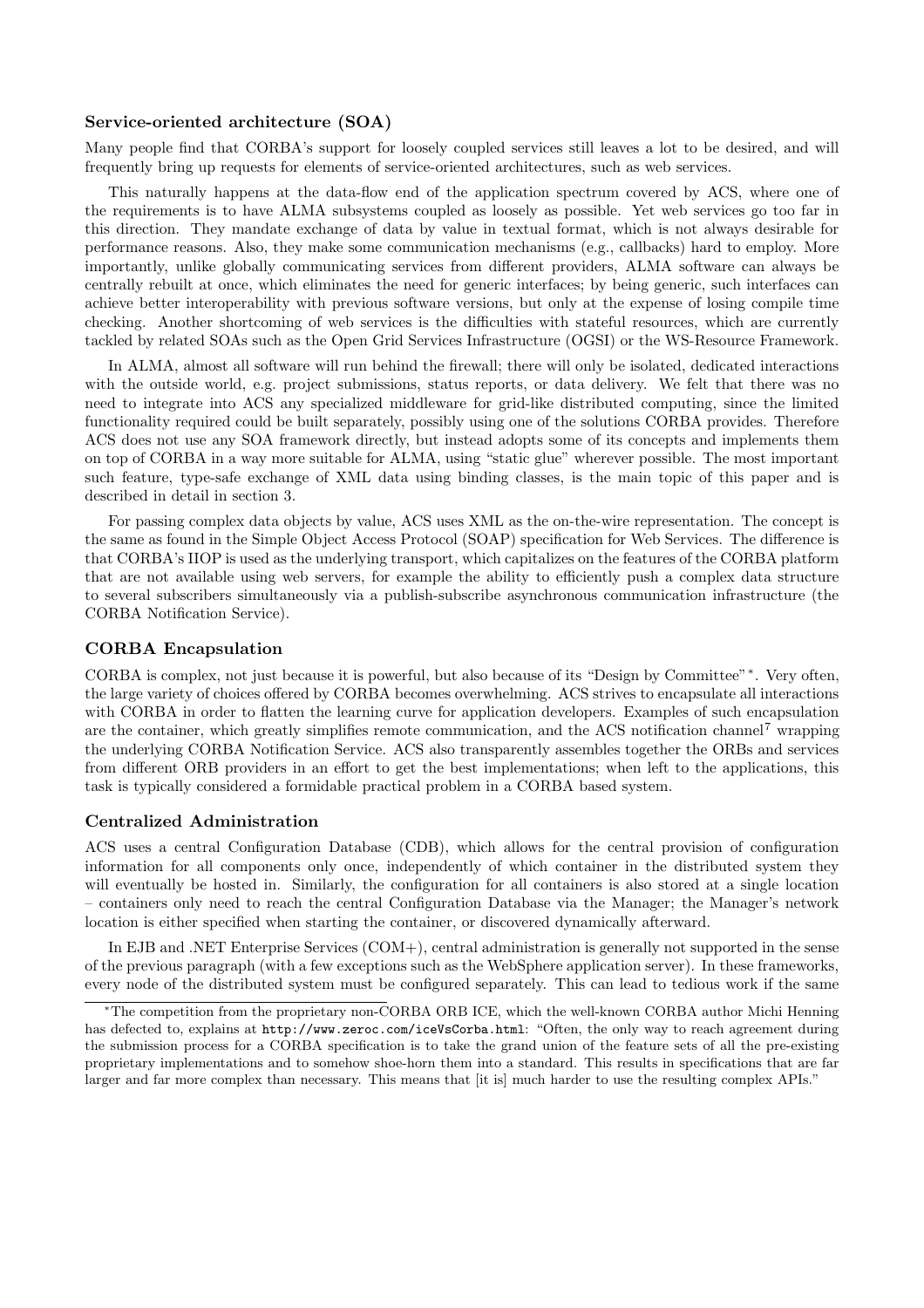

Figure 1. ACS Java container. Left: conceptual view with two components inside a container; right: CORBA view, with the container and a component both registered with the ORB as CORBA services.

property has to be set for all of the containers. Also common operations, such as moving a component from one container to another, require both containers to be reconfigured. Other distributed systems, e.g., EPICS, do not provide a solution to this problem at the architectural level either; instead, they share configuration data using underlying IT infrastructure, such as the Network File System.

## 2. ACS CONTAINER/COMPONENT MODEL OVER CORBA

There are feature variations among the ACS containers for Java, C++, and Python which are motivated by different requirements in the typical usage areas, as well as limited availability of third party software and ACS development resources. Currently ACS Java containers (which can host components implemented in Java) offer the broadest range of features. The most obvious advantages are the transparent integration of XML binding classes, and the interception of functional calls which constitutes a "tight container".<sup>5</sup> Java containers also minimize the infiltration of CORBA into the component code. Future requirements may lead ACS to provide these features also in  $C_{++}$  and Python containers. For the following discussions, we examine the ACS Java container, without pointing out all variations with respect to the other languages.

To illustrate how ACS containers are implemented on top of the CORBA middleware, Fig. 1 shows the conceptual view of a Java container next to a more detailed class diagram. To write application components, the developer can work with the conceptual view in mind, and remain fairly unaware of CORBA working underneath; one exception is that the functional component interface must be specified in CORBA IDL, so that the corresponding generated Java interface can be implemented by the component.<sup>†</sup>

Under the hood, the container has manifold interactions with CORBA:

• When the container is started, it instantiates the CORBA ORB and registers itself with the ORB's Portable Object Adapter (POA), making the container accessible as a CORBA service via an IDL-defined container interface. This container interface is common to all ACS containers for all programming languages, and allows the ACS framework to centrally administer containers.

<sup>†</sup>It is reasonable for ACS to not try to encapsulate CORBA at this point, because some neutral mechanism for defining interfaces is required anyway, to ensure interoperability in an environment with multiple programming languages. Exposing CORBA IDL to the developer frees ACS from providing its own solution to the same problem.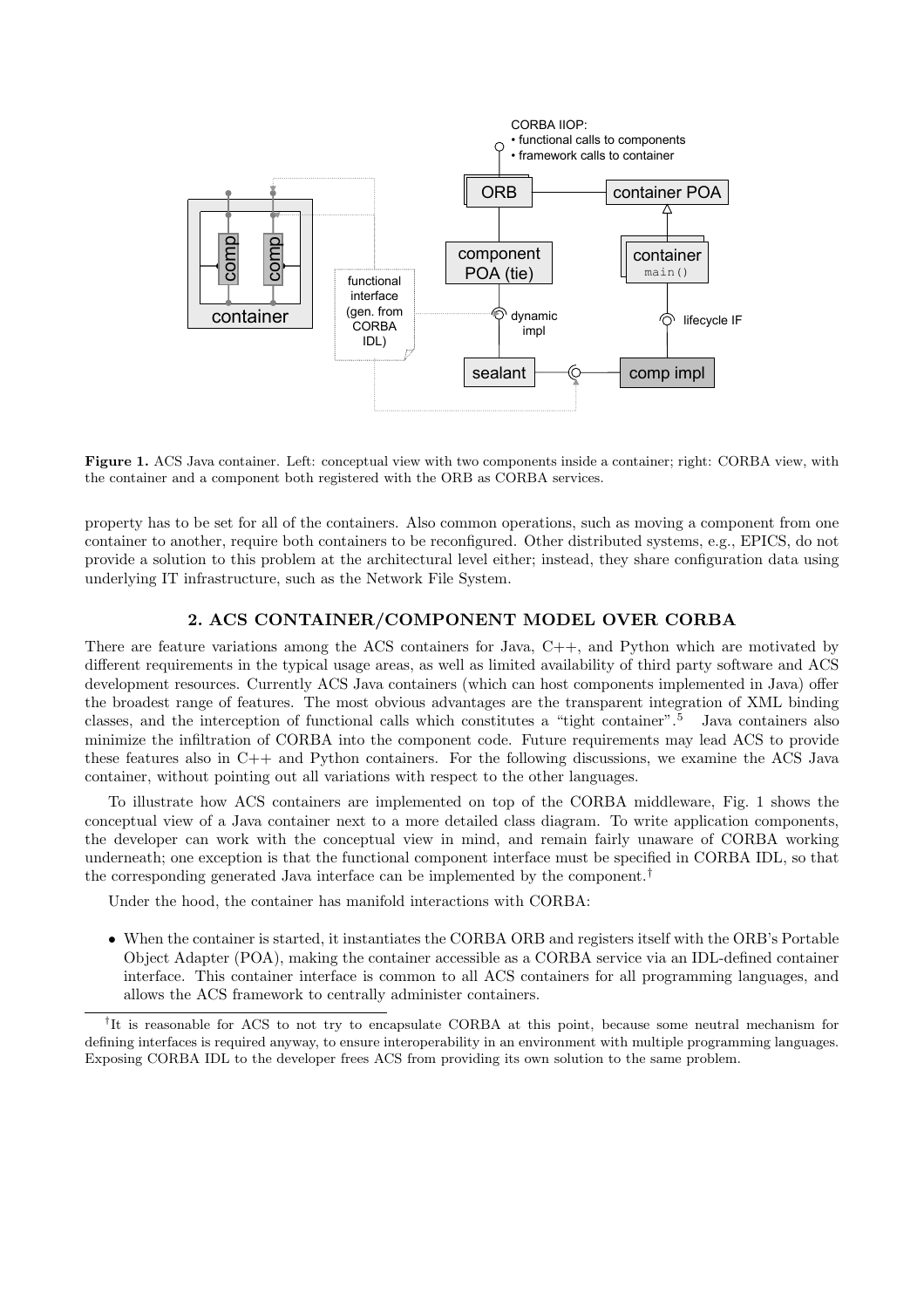• The container then uses CORBA to contact the ACS manager and provides it with the container's object reference for future interactions. Invisible to application components, the manager is also implemented as a CORBA service. It dynamically handles requests for access to components by evaluating the deployment information in the configuration database (CDB), and instructing an available container to instantiate and run the requested component. More information on the ACS manager architecture (MACI) and how it provides for flexible deployment can be found in Ref. 1.

Once the container has set up the ORB and done the handshaking with the manager, it turns over the thread of control to the ORB and waits for incoming calls to the container interface. As yet it is an empty container, without components.

• When somewhere else in the system a component or other client needs access to a component that should run in our container, the manager will forward this request to the container. This call contains meta information such as type, unique component name, and implementation class. The container then instantiates the component. To connect the component with CORBA, the container also instantiates the associated POA skeleton class. We use the POA tie approach, which means that the component implementation is independent of CORBA related classes. It is particularly important in Java to not use up the single inheritance option just to fit the component into the framework. Instead, the component only implements the Java interface with the functional methods, which the IDL compiler has generated out of the component specification as part of the build process.

The standard approach using CORBA would be to connect directly the component implementation with the POA object, so that all incoming calls to the component are delegated by the ORB straight to the component. However, the container must be able to intercept functional calls, e.g. to enforce security rules, or simply to log all calls in a standardized fashion. Rather than using CORBA's interceptor architecture, our container inserts a framework object ("sealant") into the calling chain between the ORB and the component. This object uses Java's dynamic proxy mechanism to spontaneously mimic the component's functional interface toward the ORB. It will receive all calls and after having carried out its interception tasks, will usually delegate the call to the real component implementation object. The sealant class is also a convenient place to intercept exceptions thrown inside the component, and deal with them more appropriately than the CORBA ORB would do by default.

Before the container returns the component's CORBA object reference to the manager, thus making it available for functional calls, it gives the component the opportunity to initialize itself, possibly setting up connections to other resources. Every component must implement the Lifecycle Interface, which is all that the container sees of a component. This interface contains methods to notify the component about initialization and shutdown events.

• When a component needs a reference to another component, it does not have to deal with CORBA or the ACS manager. As part of the component initialization process, the container has provided the component with a callback object which implements the so-called Container Services Interface. (This interface is shown only in the conceptual view in Fig. 1 as the "stick" in the components' sides.) The component uses the Container Services Interface to search for and retrieve other components. The container forwards these calls over CORBA to the ACS manager.

Even though the access mechanism is independent of CORBA, the component reference returned to the calling component is a generic CORBA object reference and must be cast ("narrowed") to the correct component interface in order to be useful. It seems likely that in the future ACS will generate type-safe access code in the style of the CCM or EJB Home Interfaces, so that components can retrieve other components without performing CORBA casts.

## 3. XML EXCHANGE

XML is a well-established format for transporting hierarchical data, and has been adopted by the ACS architecture, as mentioned before in section 1. A common problem with applications processing XML data using the standard techniques for parsing and data access is the resulting reliance on runtime string matching, which in turn circumvents compile time type checking. The result is fragile software.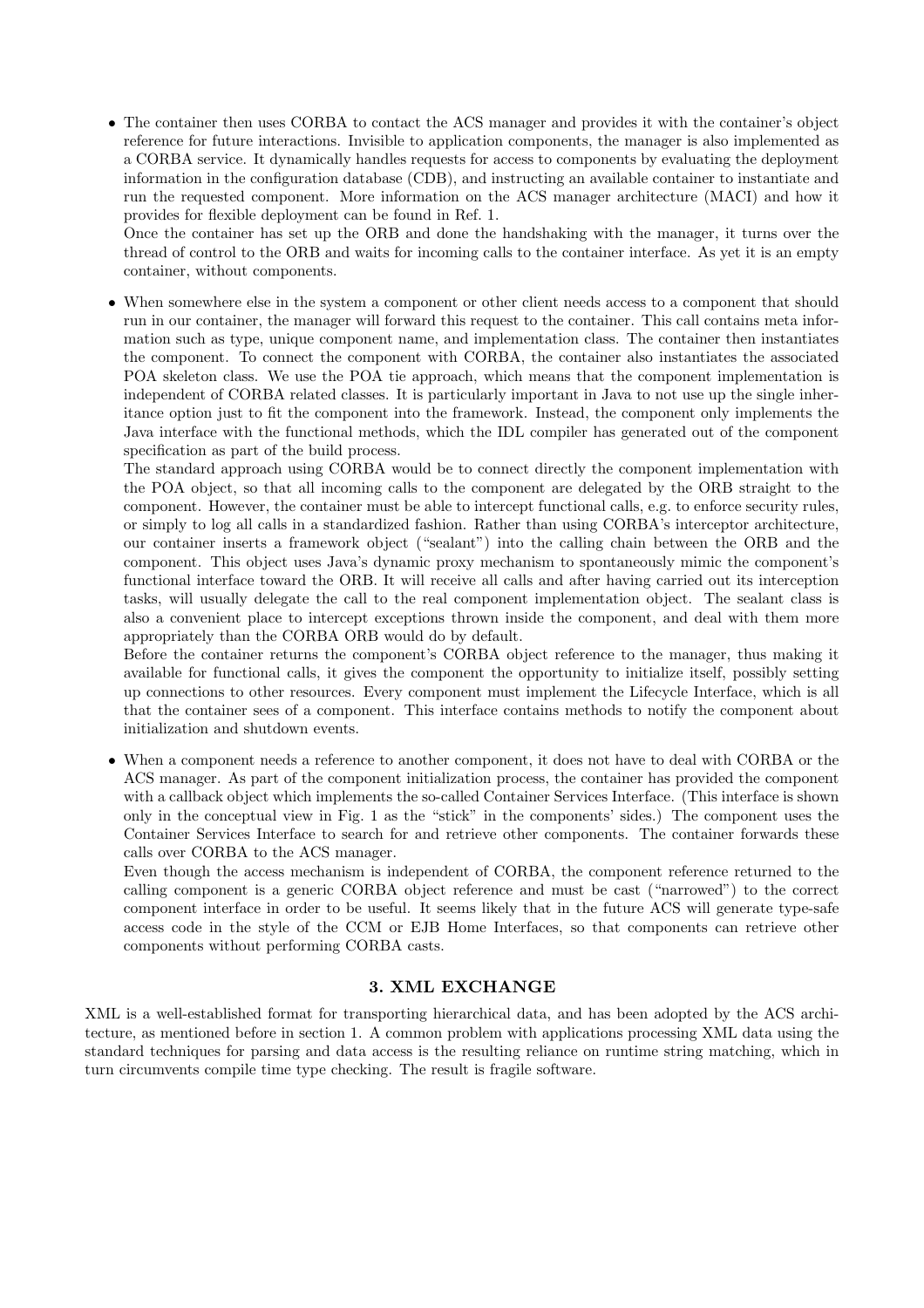XML binding frameworks can help restore type safety in such a system. They allow the generation of custom Java classes whose instances form a tree that represents an XML document in memory. All element and attribute data is then accessed through type-safe methods. Application code will thus be coerced by the compiler to follow any changes in the data model, which is defined in XML schemas. Even with binding classes being used inside the implementation, an application will still normally encounter serialized XML at the outside interface level; for example, Java web service implementations must receive XML data in generic string format, even if they subsequently turn these strings into a tree of XML binding objects.

As we will see, ACS removes even this top-level type ambiguity and allows Java components to work solely with binding classes, without ever having to parse or serialize XML. The component developer does not even need to know that XML is the underlying data interchange format.

## 3.1. XML Data Transfer Objects

In any distributed software system, it is vital to reduce the number of fine-grained calls accessing remote data. The usual strategy is to pack together some cohesive set of data items and transmit them by value over the network at once, c.f. Ref. 8, 9. The gained performance has to be traded in for a somewhat compromised OO design though, introducing issues with stale data.

Transporting groups of data by value in one call not only helps avoid network congestion and improve overall system performance; migrating such data from one machine to another also decouples the two computers, which adds to the robustness of the system. If the computer which originally supplied the data fails later, the other machine will not be affected, since it has retrieved all required data by value beforehand.

Since ACS uses CORBA for remote communication, any data transfer object mechanism that ACS offers to application software must be able to go through the CORBA layer. The requirement for supporting multiple programming languages rules out any solutions based on native language serialization formats, which would otherwise be a possible choice for languages like Java. We indeed set an even stricter design goal, that it be possible for a client to work with a CORBA remote object reference directly, without really demanding any ACS layer on the client side to enable reception of data transfer objects.

There are several ways to transport data by value using CORBA. In the past, for the sake of language independence, CORBA architecture focused on remote invocations, reserving by-value transport to simple data types, i.e. primitive data or structs of primitive data. For hierarchical data, the struct mechanism is very awkward to use, with the lack of null value support being one of the nuisances. Only recently has CORBA started to offer a more advanced means for transporting complex data structures by-value, known as CORBA value types.<sup>10</sup> Still CORBA primarily focuses on system functionality rather than system data, a shortcoming that invites system architects to blend in other technologies.

Instead of supporting CORBA value types as data transfer objects, ALMA architecture favored XML for the following reasons:

- XML avoids some difficulties with CORBA's built-in types, as described in Ref. 11.
- XML as a serialization format can be used not only to send data by value between applications, but also to store that data persistently in a file or a database, which would not be possible with CORBA value types. A completely different persistence mechanism would be required, with all the known difficulties of mapping object data to storage systems.
- XML schema allows for data declaration (constraints etc.) more powerful than that which is possible using CORBA value types;
- XML data has a natural string representation, which facilitates generating trace messages; as a string, XML can easily be injected manually into the software system, for example for running unit tests, or to mimic an application that has not yet been built.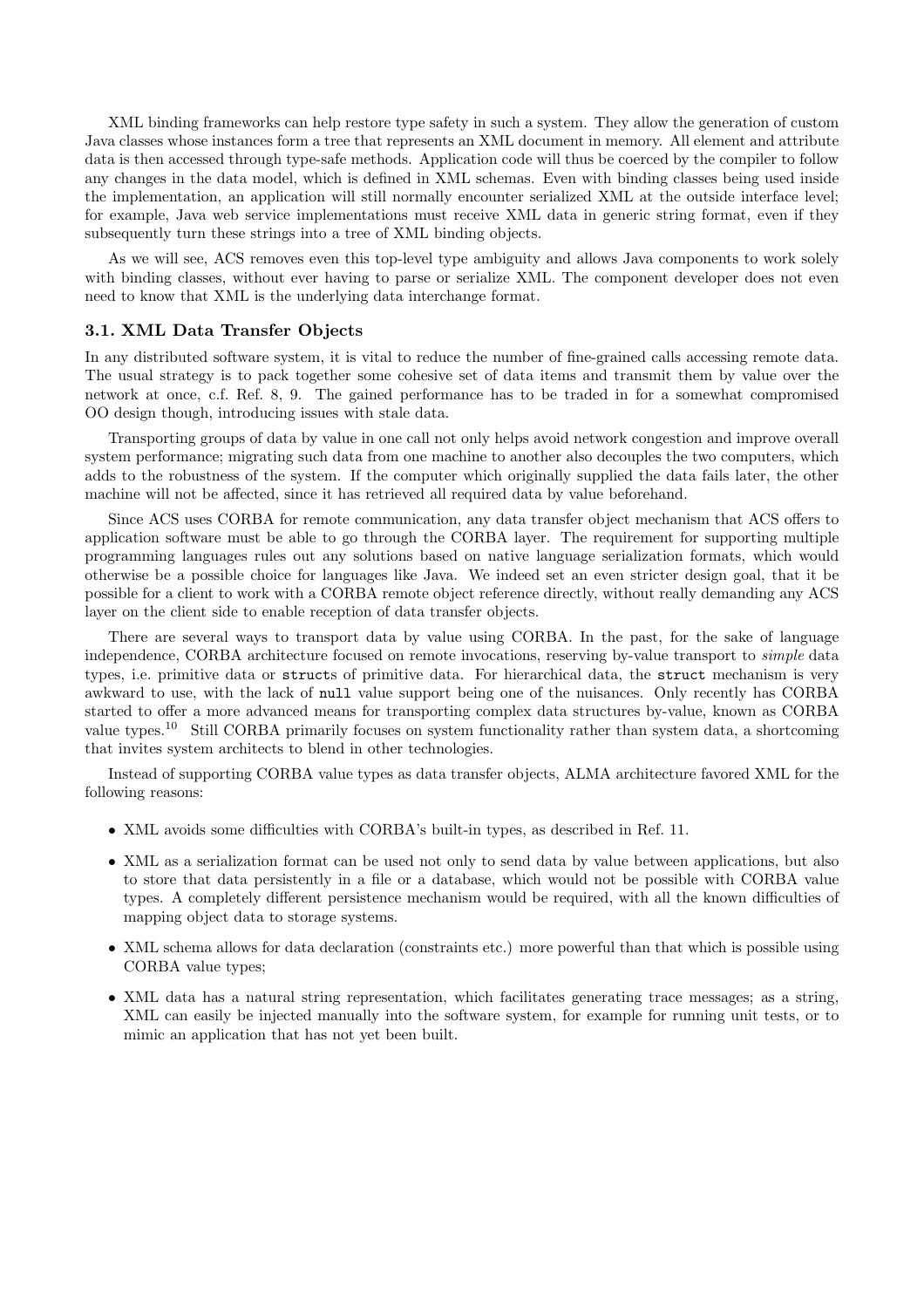The decision to use XML schema to define transfer objects that can be sent as CORBA operation parameters does not necessarily determine the representation of an XML document as a CORBA type. The most obvious choice is the string type, which is universally available across middleware solutions, and is generally one of the most popular representations of intrinsically textual XML data. Another interesting, though hypothetical option, would be to use the recently specified CORBA DOM/Value mapping.<sup>12</sup> Not fully serialized, XML data would be sent over CORBA as a Document Object Model (DOM) tree composed of CORBA valuetypes generated from the XML schemas. Unfortunately, this DOM mapping is still not available in any ORB we use, and we did not further investigate this option.

ACS thus uses plain strings as the transportation format of XML data. Most of the problems with the XML string transport, which are discussed in Ref. 11, are luckily resolved in ACS through the integration of XML binding classes (for the time being only offered for Java).

With the advantages of XML data added to CORBA's data types, ACS lets the developer make the best choice for every parameter in every component method in the IDL file:

- To send simple data by value, the built-in data types of CORBA can be used, with the advantage of efficient binary transport;
- For more complex, usually hierarchical data, the data definition can be provided outside of the IDL in an XML schema file, and has to be referenced in the IDL. This option is expected to be chosen for nested structures such as an Observing Project and its Scheduling Blocks, where the size is of the order of a few 100 kB.

XML transport is realized in IDL using an ACS-defined CORBA struct as a vehicle; it contains a string field for the serialized XML, plus complementary administration meta data, such as a unique ID.

As a rule of thumb, large data structures should be broken up into smaller groups, each described by its own XML schema. For example, ALMA's Observing Project, the Proposal, and the Scheduling Blocks are each modeled separately. A balance must be found between quickly accessing large parts of the data tree in one call, and not transporting too much data at a time when only a part of it is needed. The resulting separate pieces of XML data reference each other using their unique IDs. It is of course possible to send lists of independent XML transfer objects in a single method call; for example, a complete ALMA Observing Project definition, with the associated Proposal and all Scheduling Blocks, can be sent around together at once.

## 3.2. XML-Java Binding Classes

XML binding frameworks are used to generate native language binding classes from XML schemas. This step is typically integrated into the build process, such that XML schemas are treated as source input, and the (Java-) compiled binding classes are the final output.

Binding class instances can form in-memory representations of any XML document that complies with the schemas used for the code generation. Binding classes offer static methods to instantiate objects from XML ("unmarshaling", a form of parsing), and methods to serialize binding objects to XML ("marshaling"). They also allow validation against the schema. In Fig. 2 we see some of the classes compiled from the Scheduling Block XML schema. This schema defines an element SchedBlock, which has child elements such as ObsTarget or PhaseCalTarget. The binding classes match these schema types and elements.

Applications are written against the type-safe accessor and manipulator methods of the binding classes. If someone modifies the XML schema that defines the data model for the XML transfer objects, new binding classes will be generated; the compiler will then enforce valid usage of the XML data, e.g. denying access to a data field which was removed as part of the schema modification. Note that with the standard representations of XML (such as DOM), application code would contain generic calls like addChildNode instead of addPhaseCalTarget, thus defying compile time checking.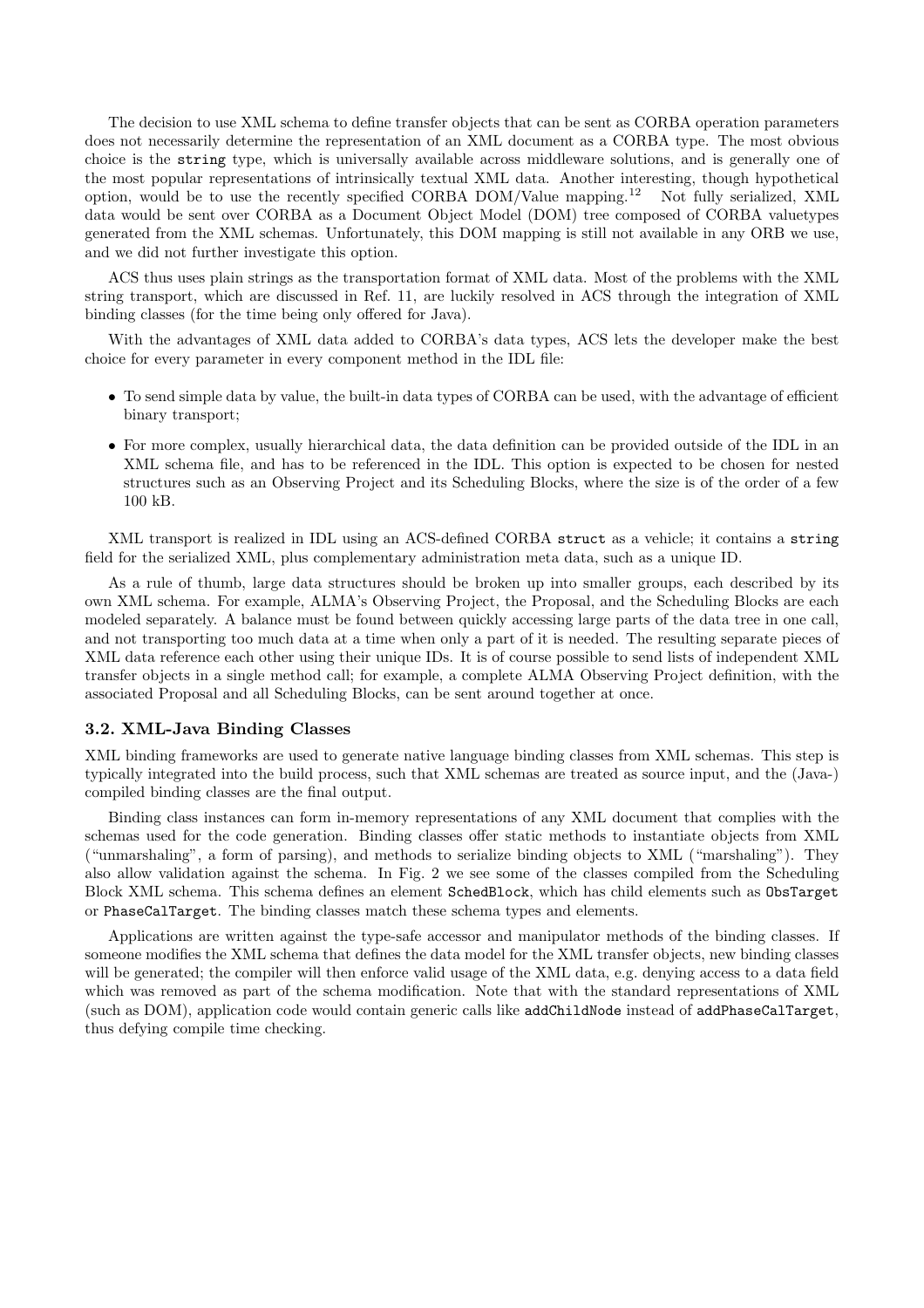

Figure 2. Java XML binding classes generated by the Castor framework, as seen in the Eclipse IDE.

ACS harnesses Castor<sup>‡</sup> for XML binding. Another potential candidate, SUN's JAXB<sup>§</sup>, unfortunately lacks the ability to serialize and parse incomplete XML data. (We believe that it is essential to be able to start constructing XML data in one component, and while the data is not yet valid against the schema, transfer it to another component.)

For C++ and Python, we have not yet found satisfactory binding frameworks. Fortunately, the way ACS handles XML transfer objects leaves the usage of binding frameworks optional, with the decision whether to use them made separately for every component and every remote interaction. Missing support for binding classes for certain languages does therefore not compromise system interoperability. Especially in the case of C++ components, there is a much lesser demand for binding classes than in Java, since these components are typically used in software layers close to the hardware, where data is either of fine granularity or bulky size, but rarely of the kind that lends itself to the usage of XML transfer objects.

## 3.3. Transparent Serialization

Every component implements one interface that is defined in CORBA IDL; the methods of that interface may use XML data as string parameters or return values (see section 3.1). However, without additional support, both the client and the component implementation would send or receive XML data as strings rather than as trees of binding class instances, even if they use type-safe binding classes inside their implementations. ACS and the ORB could only guarantee that a valid string is returned, but could not examine the contents of the string on behalf of the application to guarantee that the string contents are valid XML; much less could they guarantee that the XML data is of the type the receiver expects. At both ends of a remote call, the applications would be taking on the burden of performing their own marshaling and unmarshaling above the ORB level.

ACS resolves this problem by integrating the marshaling and unmarshaling of XML binding classes into the container, unnoticed by the components. The idea is illustrated in Fig. 3:

<sup>‡</sup> http://www.castor.org/xml-framework.html

<sup>§</sup> http://java.sun.com/xml/jaxb/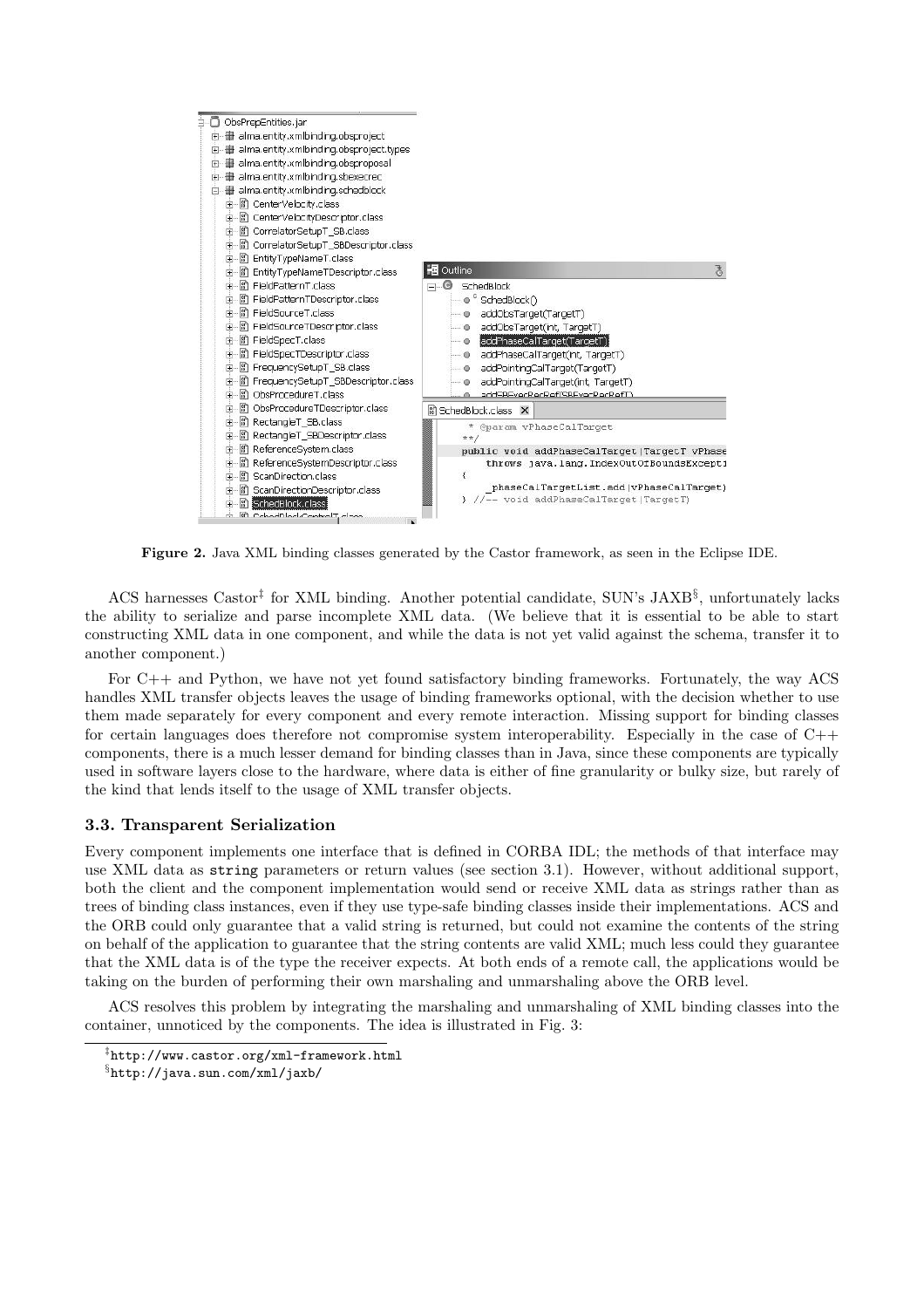

Figure 3. Conceptual view of ACS containers providing XML binding class objects (depicted as gray filled circles) to components, while using a CORBA compliant string serialization format outside the container.

- The "flat-XML" component interface is the IDL interface seen from outside the container. XML data used as IDL method parameters appears as plain CORBA strings. The Java container provides an implementation of this interface (i.e. an implementation of the Java interface generated by the standard IDL compiler), in which XML data comes in Java Strings. This implementation is nothing more than what has been described in section 2 as the sealant interceptor class.
- The "transparent-XML" interface is a Java interface which ACS generates using a custom IDL compiler. It resembles the flat-XML interface, except that Java binding classes are substituted for XML-strings. The component implements this interface and receives an incoming XML transfer object as a tree of Java binding classes; likewise, it returns binding classes wherever XML is expected on the IDL level.
- The mapper class is part of the container and unmarshals parameters from XML strings to binding classes and back. It compares the two interfaces and maps the parameters of incoming calls to the corresponding parameters in the transparent-XML interface.
- A component that uses another component can retrieve from the container a transparent-XML view of the other component. Thus both in implementing its own interface and using other components, a component is provided with the "illusion" of sending around Java binding classes. In fact, for calls between collocated components, the container is free to shortcut XML serialization, whereas for calls between components in different containers, the container transparently marshals and unmarshals all XML binding class objects.

As an example, the IDL definition of a component that selects a Scheduling Block could look similar to

```
typedef xmlentity::XmlEntityStruct SchedBlock;
interface MyXmlComponent : ACS::ACSComponent
{
  SchedBlock getBestSchedBlock();
};
```
where XmlEntityStruct is the CORBA struct that contains the serialized XML as a string. The standard IDL compiler generates the flat-XML Java interface following the IDL-to-Java mapping rules, unwinding the typedef'd SchedBlock: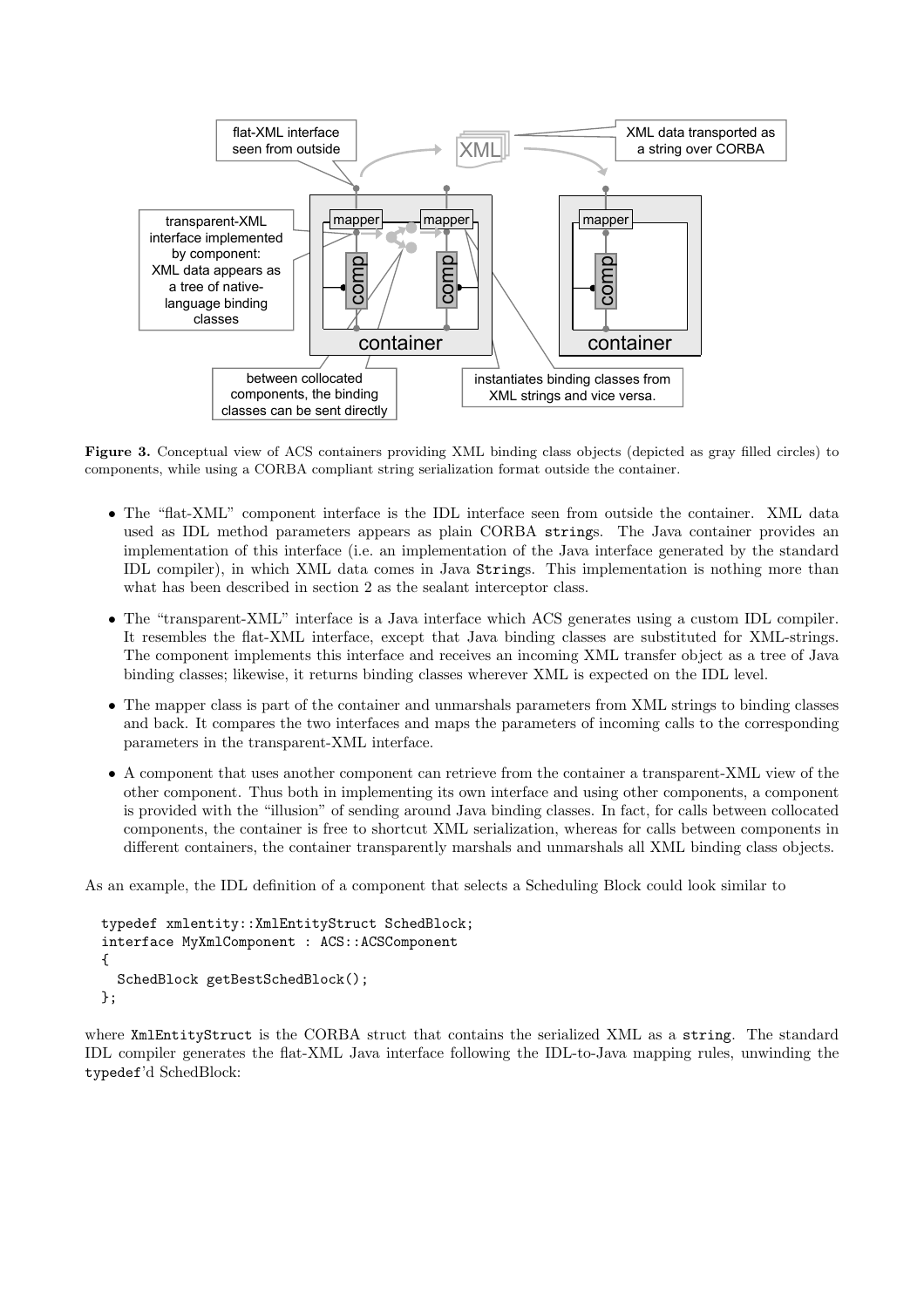

Figure 4. Framework classes and flow of XML data from one component to another. To the darker shaded objects and interfaces, XML data appears as binding classes, to others as serialized strings. Note that only the client and server component classes must be written by the developer; the rest is provided by ACS or CORBA.

```
public interface MyXmlComponentOperations extends ACSComponentOperations
{
  alma.xmlentity.XmlEntityStruct getBestSchedBlock();
}
```
The ACS IDL compiler exploits the typedef for the SchedBlock and generates the transparent-XML Java interface, using the correct binding class:

```
public interface MyXmlComponentJ extends ACSComponentOperations
{
  public xyz.SchedBlock getBestSchedBlock();
}
```
The component implementation can therefore create or retrieve or otherwise manipulate an instance of the Java class xyz.SchedBlock, enjoying type-safe methods for navigation and data access, and then simply return this object, oblivious to the subsequent marshaling performed by the container. The tedious task of XML parameter conversion is removed from the application code, and the developers can trust the compiler that at runtime no XML data of unexpected format will be received.

The ACS IDL compiler is built as an extension to the OpenORB IDL compiler, using the convenient parse graph of the IDL file it provides. To produce the transparent-XML Java interface, the ACS IDL compiler does not simply replace the typedef'd occurrences of XML data with the corresponding Java binding classes, but instead evaluates the entire IDL parse graph to capture all data types that must be replaced with corresponding binding class aware types. For instance, if a component IDL file declares a data struct ObsProjectTree which has an XML SchedBlock as one of its fields, the ACS IDL compiler will generate a variation of the Java class that represents the ObsProjectTree (i.e. one with a Java SchedBlock binding class field) and will substitute all occurrences of ObsProjectTree with the new class, possibly leading to further replacements. While the ACS IDL compiler fully propagates type substitutions, it keeps the number of custom generated Java interfaces and